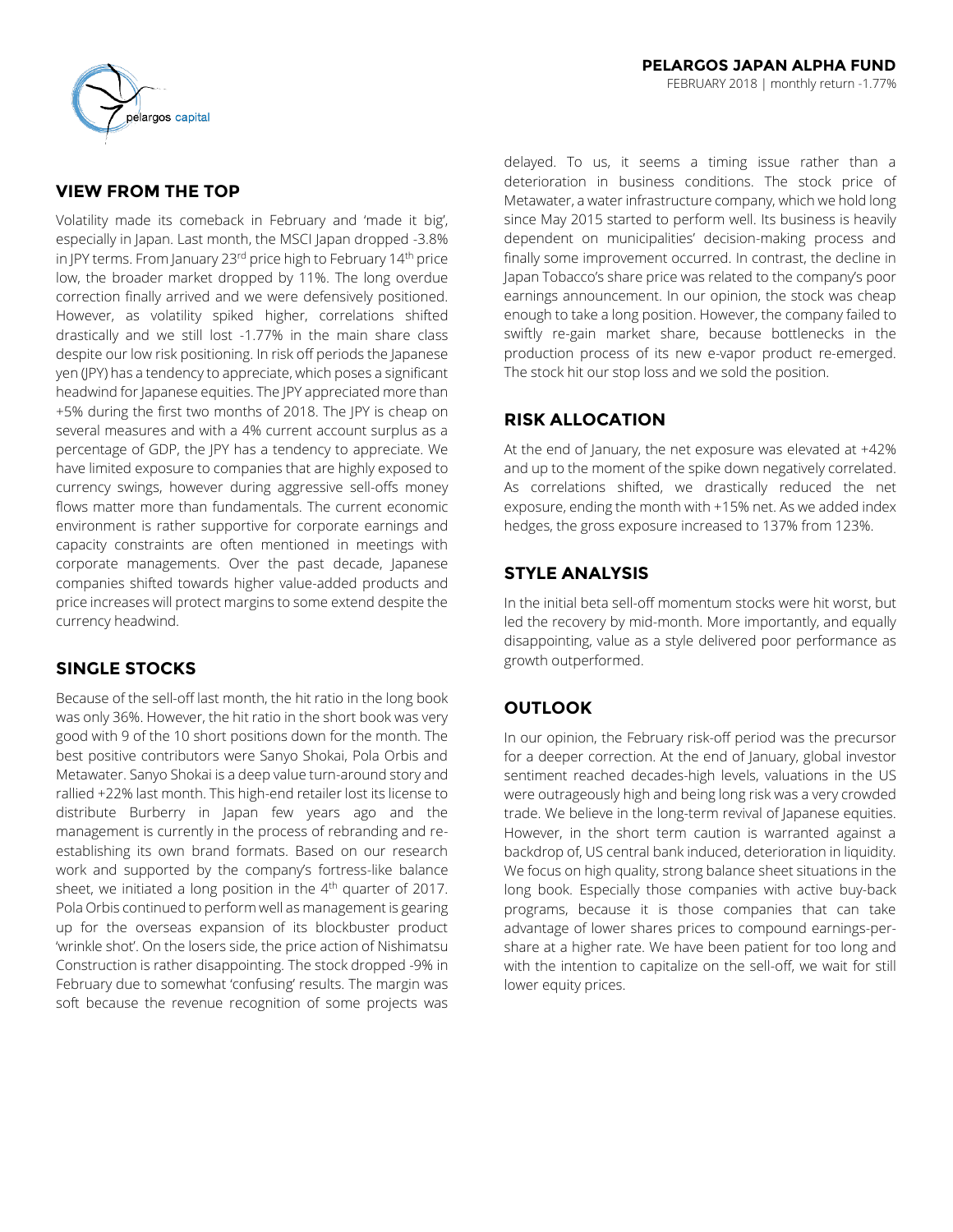

### **PELARGOS JAPAN ALPHA FUND**

FEBRUARY 2018 | monthly return -1.77%

## **FUND CHARTS AND FACTS**



### TOP 5 GROSS POSITIONS

| Ichigo Group     |
|------------------|
| Toshiba Plant Sy |
| Kikkoman Corp    |
| Shimachu         |
| Maeda Road Const |

### TOP 5 MOVERS

| Sanyo Shokai (long)      | 0.16%   |
|--------------------------|---------|
| Pola Orbis (long)        | 0.14%   |
| Metawater (long)         | 0.12%   |
| Daito Trust Cons (short) | 0.11%   |
| Megmilk Snow (short)     | 0 1 1 % |

#### **TOP 5 SHAKERS**

| Nishimatsu Const (long) | $-0.37%$ |
|-------------------------|----------|
| Alpine Elec (long)      | -0.33%   |
| Japan Tobacco (long)    | $-0.28%$ |
| Taihei Dengyo (long)    | $-0.23%$ |
| Mitsui Fudosan (long)   | $-0.20%$ |

### **FUND FACTOR**

|                        | Long | Short  |
|------------------------|------|--------|
| Price to Earnings (PE) | 17.8 | 18.7   |
| EV/EBITDA              | 10.6 | 9.0    |
| Price to Book (PB)     | 1.7  | 23     |
| Dividend Yield         | 23   | 1.8    |
| EV/IC                  | 1.1  | 1.5    |
| 1 month momentum       | -2.9 | $-6.0$ |
| 12-1 month momentum    | 18.6 | 51     |
|                        |      |        |

#### **FUND PERFORMANCE\***

| Month to date performance     | $-1.77%$ |
|-------------------------------|----------|
| Year to date performance      | -7 83%   |
| Inception to date performance | 57.33%   |
| *based on share class B EUR   |          |

### **FUND FACTS\***

| Fund size in min EUR | 96.66         |
|----------------------|---------------|
| Fund size in min USD | 10149         |
| Firm size in min EUR | 236.28        |
| Firm size in min USD | <b>788 18</b> |

#### **RISK STATISTICS**

| Net Exposure                              | 15%     |
|-------------------------------------------|---------|
| Gross Exposure                            | 137%    |
| Volatility (ex-ante; 3 months daily data) | 5.5%    |
| Beta (ex-ante)                            | 0.29    |
| Sharpe Ratio                              | 0.70    |
| Sortino Ratio                             | 1.31    |
| Sterling Ratio                            | 0.57    |
| Max Drawdown (monthly)                    | $-8.4%$ |
| Annualized Return                         | 4.8%    |

### **SECTOR EXPOSURES (IN PERCENT)**

| 9LCTOR EXPOSURES (IN FERCENT) |     |       |           |       |  |  |  |  |  |  |
|-------------------------------|-----|-------|-----------|-------|--|--|--|--|--|--|
|                               | guo | Short | Ξ         | Gross |  |  |  |  |  |  |
| Consumer Discretionary        | 16  | $-7$  | 8         | 23    |  |  |  |  |  |  |
| Consumer Staples              | 5   | $-10$ | -5        | 14    |  |  |  |  |  |  |
| Energy                        | O   | $-1$  | $\bullet$ | 1     |  |  |  |  |  |  |
| Financials                    | O   | $-7$  | $-1$      | 2     |  |  |  |  |  |  |
| <b>Health Care</b>            | O   | $-3$  | -3        | 3     |  |  |  |  |  |  |
| Industrials                   | 22  | $-7$  | 15        | 29    |  |  |  |  |  |  |
| Information Technology        | 9   | $-4$  | 5         | 13    |  |  |  |  |  |  |
| Materials                     | 2   | -4    | -2        | 5     |  |  |  |  |  |  |
| Real Estate                   | 20  | $-11$ | 9         | 30    |  |  |  |  |  |  |
| Telecommunication Services    |     | $-1$  | $-1$      |       |  |  |  |  |  |  |

## **GENERAL STATISTICS**

| % Return long book                            | $-2.88%$ |  |  |
|-----------------------------------------------|----------|--|--|
| % Return short book                           | $-3.14%$ |  |  |
| # Long stocks                                 | 45       |  |  |
| # Short stocks                                | 10       |  |  |
| % Long stocks 1                               | 36%      |  |  |
| % Short stocks [                              | 90%      |  |  |
| # Up days / Down days                         | 11/9     |  |  |
| Turnover as % NAV                             | 29%      |  |  |
|                                               |          |  |  |
| 200%                                          | 80%      |  |  |
|                                               |          |  |  |
| 100%                                          | 40%      |  |  |
|                                               |          |  |  |
| 0%                                            | 0%       |  |  |
|                                               |          |  |  |
| $-100%$                                       | $-40%$   |  |  |
|                                               |          |  |  |
| 197 - 2017 - 2017 - 2017 - 2017 - 2017 - 2019 |          |  |  |
|                                               |          |  |  |
|                                               |          |  |  |





|               | Year | lan      | Feb      | Mar      | Apr      | May      | Jun      | Jul      | Aug      | Sep      | Oct      | <b>Nov</b> | <b>Dec</b> | YTD      | <b>ITD</b> |
|---------------|------|----------|----------|----------|----------|----------|----------|----------|----------|----------|----------|------------|------------|----------|------------|
| EUR           | 2018 | $-0.26%$ | $-1.77%$ |          |          |          |          |          |          |          |          |            |            | $-2.03%$ | 57.33%     |
|               | 2017 | 0.56%    | $-0.92%$ | $-1.63%$ | $-0.57%$ | 0.23%    | .32%     | 1.18%    | 0.46%    | 0.99%    | .25%     | 0.20%      | 0.14%      | 3.22%    | 60.59%     |
| <b>CLASSB</b> | 2016 | 1.27%    | 0.92%    | 1.18%    | $-0.16%$ | $-1.08%$ | $-4.33%$ | 2.12%    | $-1.05%$ | $-0.29%$ | 2.38%    | 0.88%      | 0.39%      | 2.07%    | 55.58%     |
|               | 2015 | $-1.24%$ | 4.89%    | $-0.27%$ | 3.25%    | 2.57%    | $-1.67%$ | $-2.94%$ | $-3.01%$ | 2.46%    | .88%     | 2.06%      | $-1.42%$   | 6.36%    | 52.42%     |
| PERFORMANCE:  | 2014 | $-3.16%$ | $-0.60%$ | $-0.56%$ | $-0.99%$ | $-2.24%$ | 1.44%    | 0.23%    | $-0.60%$ | 2.06%    | $-1.89%$ | $-1.24%$   | 0.96%      | $-6.52%$ | 43.31%     |
|               | 2013 | 5.35%    | $-0.58%$ | 6.98%    | 6.48%    | $-1.07%$ | $-0.78%$ | 0.31%    | $-0.92%$ | 1.18%    | $-0.80%$ | .46%       | 1.73%      | 20.57%   | 53.31%     |
|               | 2012 | $-1.38%$ | 3.81%    | 1.35%    | $-1.21%$ | $-3.83%$ | 1.76%    | 0.84%    | 0.93%    | 1.32%    | 0.58%    | 2.50%      | 4.06%      | 10.95%   | 27.15%     |
|               | 2011 | 0.93%    | $-0.03%$ | $-1.55%$ | 0.14%    | $-0.14%$ | 0.42%    | 0.03%    | $-3.63%$ | 0.69%    | $-0.38%$ | $-2.60%$   | .68%       | $-4.48%$ | 14.60%     |
|               | 2010 | 0.73%    | $-0.23%$ | 3.52%    | 3.39%    | $-2.83%$ | $-1.31%$ | 1.23%    | $-0.37%$ | 0.91%    | 1.13%    | 1.40%      | .89%       | 9.67%    | 19.97%     |
| ENND          | 2009 | 2.07%    | 1.67%    | $-0.73%$ | $-0.67%$ | .34%     | 1.13%    | $-1.93%$ | 2.24%    | $-1.68%$ | $-0.39%$ | $-2.99%$   | 2.84%      | 2.75%    | 9.39%      |
|               | 2008 |          |          |          |          |          |          | 0.96%    | $-1.35%$ | 1.40%    | 3.44%    | 0.52%      | .39%       | 6.46%    | 6.46%      |
|               |      |          |          |          |          |          |          |          |          |          |          |            |            |          |            |